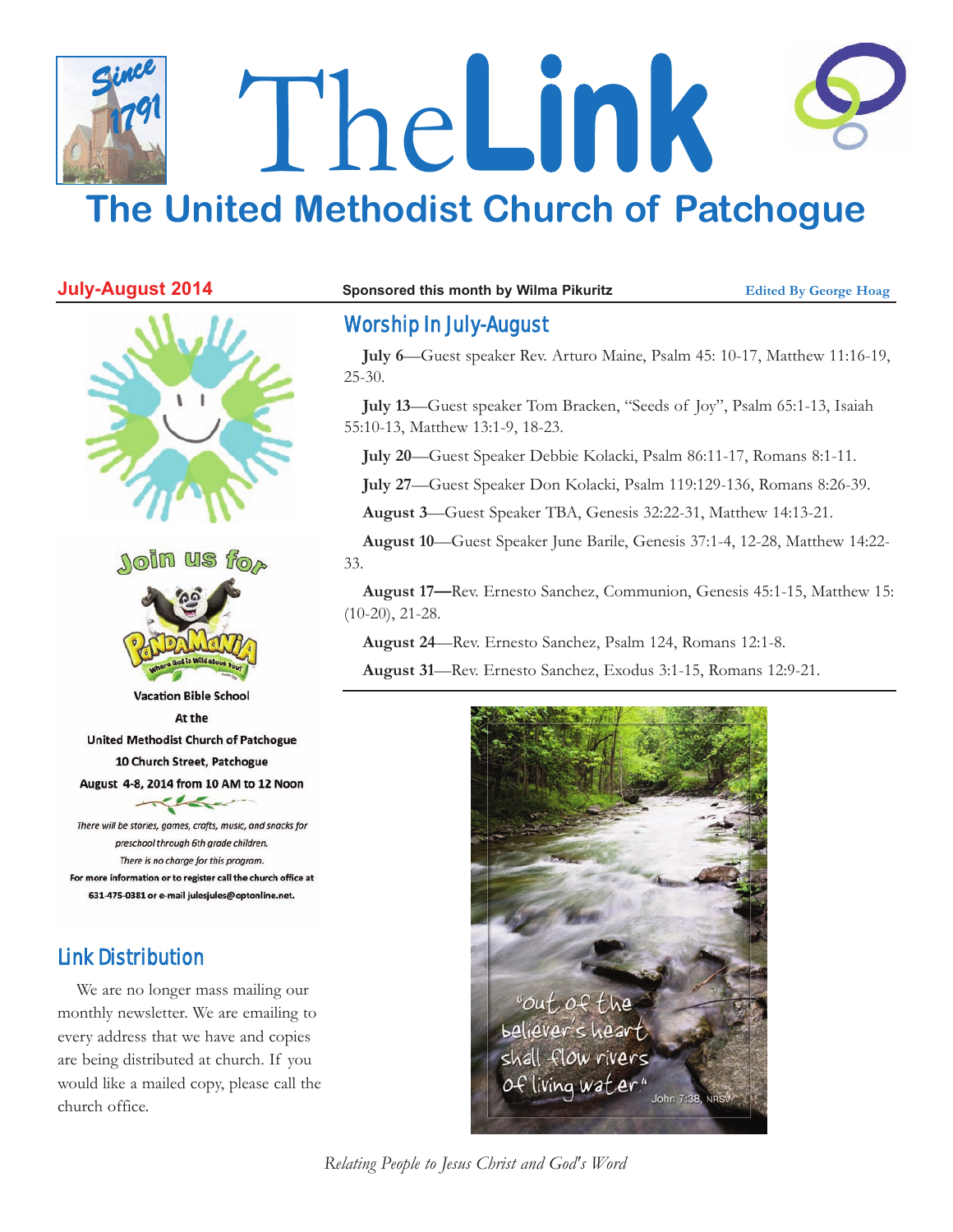# Circle of Concern

### *For Joys:*

For the UMM and Dianne and Glenn Adone for hosting our picnic. Happy 91st Birthday to June Miller.

#### *For Bereavement:*

For the Family and Friends of Robert Furman (Betty Rice's brother-in-law.)

#### *For Guidance and Healing:*

Janice, Louis D'Amico and family, Colleen Smith, Kathy, Bruce Clamser, Robin, Bridget and Jesse Fitzgerald, Gloria and Louis D'Amico, Charleen and family, Sheila Dreaper, Renie Meadowcroft, Terisa John, Robin, Kevin, Jasmine Arettines, James Penney, Paul Rodrigas, Corey, Keith Girouard, Laura and Louis Diamond, Chris Jackson, Esperanza Candelario, Dot Fassl, Ben Capua, Kathy Mellor, Keith Girouard, Bruce Kirschner's mother, Dianna Peterra and family, Chris Jackson, Babette Bishop, Patricia Puk, Roberta Pilsen, Rich, Leah, Joann Egan, Quigley Family, Elysse Klayes step-father, Tracy Iarocci, the McCoun Family, George Birrell, Conrad Queen, Sharon Hutchinson, Entress Family, Burrell family, Dianna Peterson, Nancy Hascall, Raymond Diamond Sr., Thomas DeCrescenzo who has joined the Marines, Dinna Peterson, Peg Moffitt, Elaine Short, Robin Corradino, Lynn Kane, Guy Vitale, Jennifer.

#### *These Who are Hospitalized:*

Keyana White, Wayne Williams, Bob Venator, Jack, Dennis Gambler, Dot Fassel, Gabby, Jessica Morendo de Ortega, Ted Davies, Flo Carde.

#### *These at Home:*

Wilfredo Franco, Sandy Burrell, Chester Gibson, Grace Cruger, John Puk, Harold, Loretta Harrigan, Frank Whalen, Justin Miller, Laurie Gaber, Sylvai, Ron Bose, Selma Graham, Lorraine Brenner, Helen.

### *These who are in Rehab or Nursing Care Facilities:*

Alice Zahnd in Affinity Skilled Living, 305 Locust Ave. Oakdale, NY

Esther Davies in Brookhaven Health Facility, 801 Gazzolla Drive, E. Patchogue, NY 11772.

Ted Davies in Brookhaven Health Facility, 801 Gazzolla Drive, E. Patchogue, NY, 631-475-4194.

Ed Dew in Sunrise Assisted Living, Holbrook. NY.

*Pray for our church and its future direction.*

### **Make your Prayer Request on line at PatchogueUMC.Org**



"God who gave us life gave us liberty. And can the liberties of a nation be thought secure when we have removed their only firm basis, a conviction in the minds of the people that these liberties are of the Gift of God? That they are not to be violated but with His wrath? Indeed, I tremble for my country when I reflect that God is just; that His justice cannot sleep forever; That a revolution of the wheel of fortune, a change of situation, is among possible events; that it may become probable by Supernatural influence! The Almighty has no attribute which can take side with us in that event."

#### *—Thomas Jefferson*

The deadline for contributions to the September edition of **TheLink** is August 15. Please e-mail your copy to gbhoag@optonline.net.

# Link Sponsors Wanted

Please help us continue this monthly communication by becoming a Link sponsor. With your \$70 contribution, you get your acknowledgment at the top of the front page. We presently have September and later available.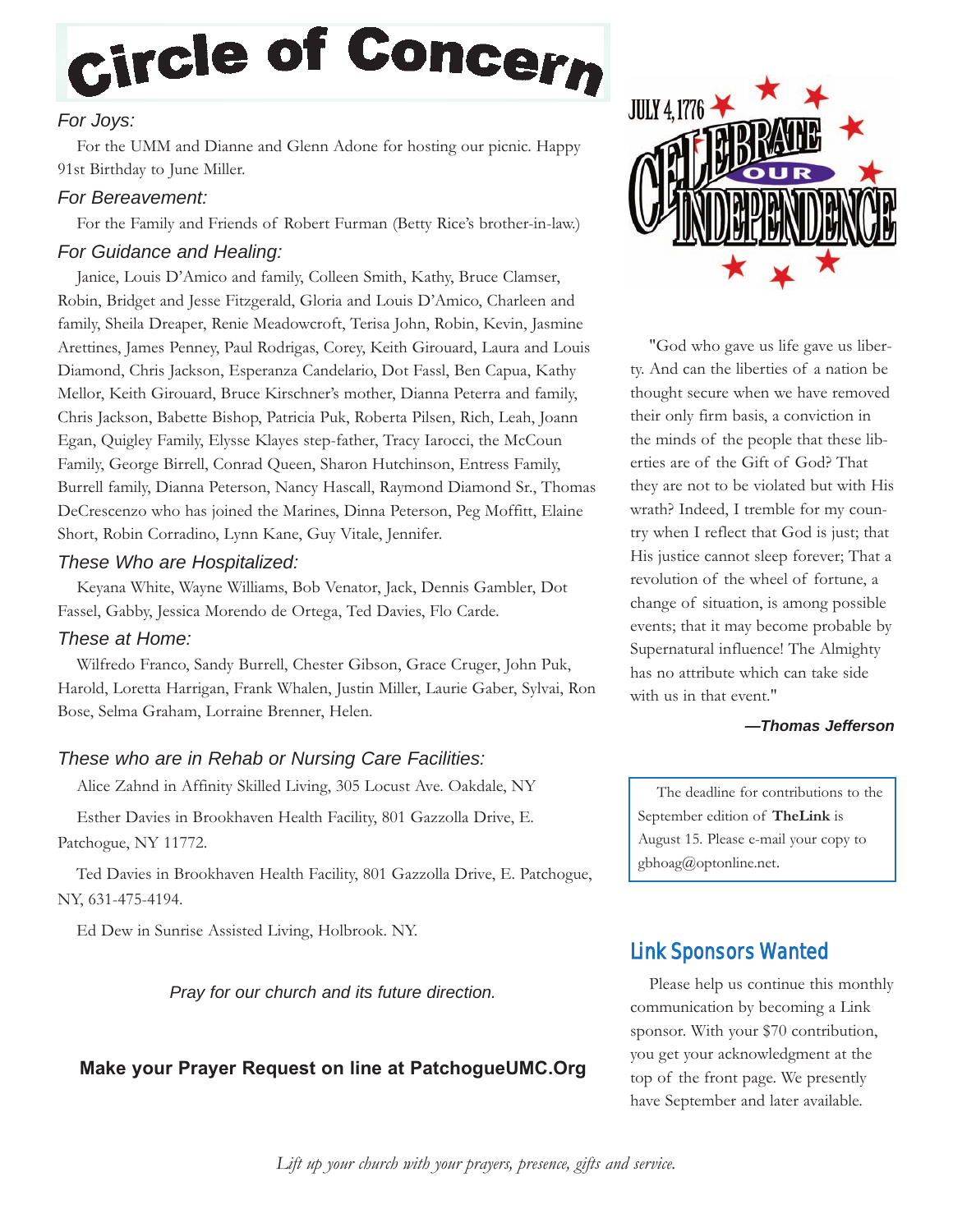# **LESSONS** ALONG  ${\rm the W\!}\,$

May God's peace be with you!

Well, to paraphrase the mystery poet in this column last month, all of the UMC Patchogue lay servants are praying and studying. We seek out the most comfortable—yet pulpit-proper clothes we can find for the sweltering summer heat. We ask the Holy Spirit for weeks on end to guide us in writing our sermon and prayers. We look at different translations of the Bible, to make sure we're on reasonably solid ground when we share about them with you. And we ask God not to let us trip going up and down the stairs, make unseemly noises too close to the microphone, or have the sweat under our armpits turn into a torrent rather than a trickle. (Maybe those last three items are just me).

Although I've never asked any of the others what prompted them to sign up to become what used to be called a Lay Speaker (and is now more appropriately called a Lay Servant), and to continue on with the Certified courses, I am certain that there are as many different reasons as there are servants all of them good reasons, and all of them instilled by the Holy Spirit. And so, for those of you who still make the majority of Sunday services here during the summer, but have never sat in the Tall Chair up front, I have several questions for you to ponder:

Have you ever wondered what's involved? Not just the preaching, but the preparation, the whole experience. Have you ever wondered what it feels like? Have you ever told yourself that

you couldn't do it? Or that you could?

After I did my Walk to Emmaus, I knew that I needed to try it. I can't tell you the "why", at least not easily or with logic, especially since I've always been seriously terrified to speak in front of people. Part of the faith journey for me is to realize that God never asks us to do anything without giving us the proper tools. And for me, the most critical tools were delivered in the second Basic class, by Rev. David Mantz (I still look at the notes I took whenever I prepare a service). I don't think NYAC will excommunicate me for sharing some of the important stuff:

1) Be in constant prayer, and be open to the Spirit's guidance, when selecting readings, writing prayers and sermons, and doing anything at all in preparation for a worship service.

2) Honor your congregation, in everything from the way you dress to the level of your vocabulary to your use of props and sense of humor.

3) Make absolutely sure your sermon supports the Bible reading(s), and not the other way around (this one is mission-critical for those with egos larger than the state of Ohio. Not me, of course).

Those are the biggies, from my perspective at least.

When I did my first little 5-minute sermon[ette] in front of all the classes, I can tell you that it felt right—not great, not the start of a calling, just "right". I can tell you now that, each time I do it, it feels a little more comfortable, and a little more "right"—and please believe me when I tell you, anything that I do well is a gift from God, and no one knows that better than me.

Also—and I hope this comes across in the way I mean it—it's fun! Fun, in the sense it's a blessing and joy that I never expected to know.

But by far the most important part for me, the part that keeps me asking for more chances to do it, is the centering, peace, and spiritual healing in the preparation that leads up to the service. There is nothing quite like standing up there (without years of pastoral training) and trying to share what I believe God is saying in scripture, and as evidenced in my life, to feel the absolute humility of being God's child, and the absolute love of Jesus that is revealed to me each time I do this.

Finally, whether you pursue a Certificate or not, please don't shortchange yourself by missing services delivered by a Lay Servant. We have some wonderful children of God performing this service in our church, and I am continually enriched by hearing their experiences in prayer, and in living with Jesus.

Remember: you just never know who God may use to speak to you.

Yours in Christ,

#### *—Tom Bracken*

# rnaays

- **July 14** Kayla Abbate **July 15** Robert Dodge **July 17** Francesca Artus
- **July 31** Savannah Lanzetta
- **Aug. 3** Penelope Weber
- **Aug. 8** Jordan Thompson
- **Aug. 12** Connor Kingsbury
- **Aug. 16** Virginia Hayward
- **Aug. 19** Kaitlin Braile Jacqueline Braile Meghan Braile
- **Aug. 25** Jacob Miller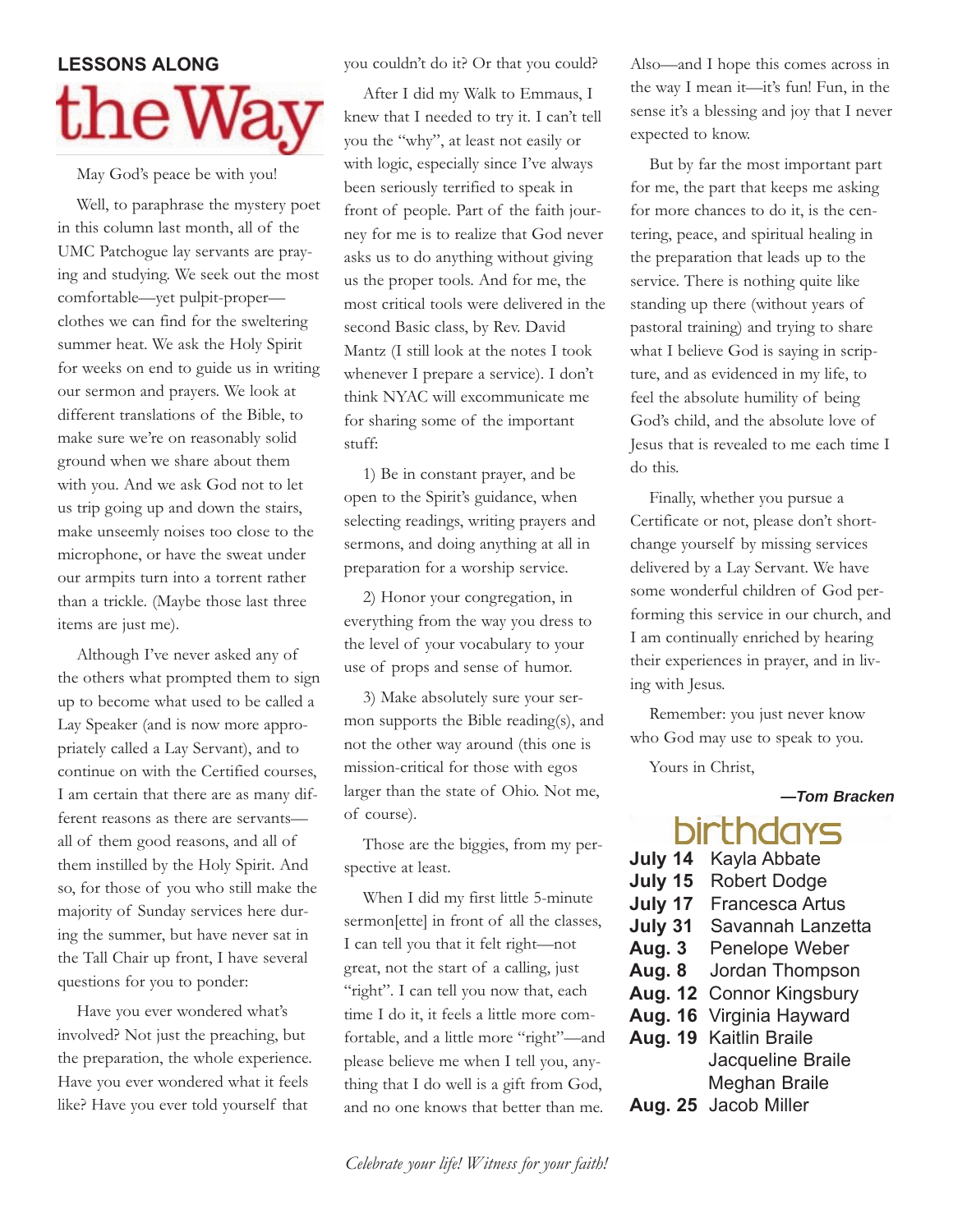### The Stewardship Moment

*"The Lord bless you and keep you; the Lord make his face shine upon you and be gracious to you; the Lord turn his face toward you and give you peace". Numbers 6:24-26.*

#### **ONE DAY AT A TIME** (Upper

Room devotional, May 25, 2014) \*

Read Matthew 6:25-34

Strive first for the kingdom of God… and all these things will be given to you as well.

– Matthew 6:33 (NRSV)

Many in our church community are without work. Most people are struggling to make ends meet, and as a result a number of churches are hurting financially. Recently, there were insufficient funds in the church bank account to pay our basics and not much room for further budget cuts. We wanted to continue our ministry of worshiping, caring, and growing toward a Christ-healed Africa, but our mission needed money. I confess I was anxious.

As I was sitting at the funeral of a colleague on a Friday morning, I had the distinct sense of God encouraging me to stop fussing and fretting about the church and to get on with the work to which I have been called. God's peace enfolded me. That very Sunday, a church member handed me an envelope and explained that she had dreamed that her late husband instructed her to give this to the church. The envelope contained enough money to wipe out our deficit and keep us going for another few months! God had provided.

I know full well a church cannot rely on one-time gifts for daily running costs, but I thank God I have learned all over again that this is primarily

God's work, not mine. We are privileged to be called to play a part and to trust God one day at a time.

Prayer: Dear giving God, this day we choose to serve you and trust you for our every need. Amen.

—Jeanette Krige (Gauteng, South Africa)

**THOUGHT FOR THE DAY**: God is in charge, so I will trust.

#### Prayer Focus: **CHURCHES STRUGGLING FINANCIALLY**

*\* This material is reprinted from The Upper Room magazine, copyright 2014 by The Upper Room, Inc., P.O. Box 340004, Nashville, TN 37203-0004, devotional.upperroom.org, and is used by permission of the publisher.*

May God bless and keep us all.

*—Your fellow servants on your Stewardship Committee*

## Palestinian Concerns Prompt Investment Sale

After an investment in G4S, a London-based security corporation, prompted concerns about human rights and prison-related issues, the United Methodist Board of Pension and Health Benefits reassessed the purchase this spring and recently sold the stock.

Dave Zellner, the board's chief investment officer, told United Methodist News Service that G4S initially passed its screen for investments related to prisons because the company does not receive more than 10 percent of its revenue from managing and operating prisons. The G4S stock,

worth \$110,000, was purchased last December.

But when the company's other activities, such as maintenance, products and services related to prisons and other security services, were taken into account "we felt as though we needed to more broadly apply our exclusion of companies that have exposure to prisons," he said.

It is not unusual for the board to be contacted by people around the denomination regarding its investments, Zellner noted. "We're pretty serious about following through and investigating any reports we receive," he said.

In this case, United Methodist Kairos Response, an advocacy group, said it particularly was concerned about the involvement of G4S in human rights violations in the Israeli prison system and the military occupation of Palestinian territories. The stock sale received attention from national news media, including the New York Times, after the group issued a June 12 press release.

The Presbyterian Church (U.S.A.) also met, in Detriot at its General Convention in June, and voted to divest from three companies that it says supply Israel with equipment used in the occupation of Palestinian territory.

"The timing was due to when they (pension board) sold the stock and told us they were doing it," explained Basile, who said she was pleased with the action by the Board of Pension and Health Benefits. "We just wanted to be very prompt in getting the word out after we were told."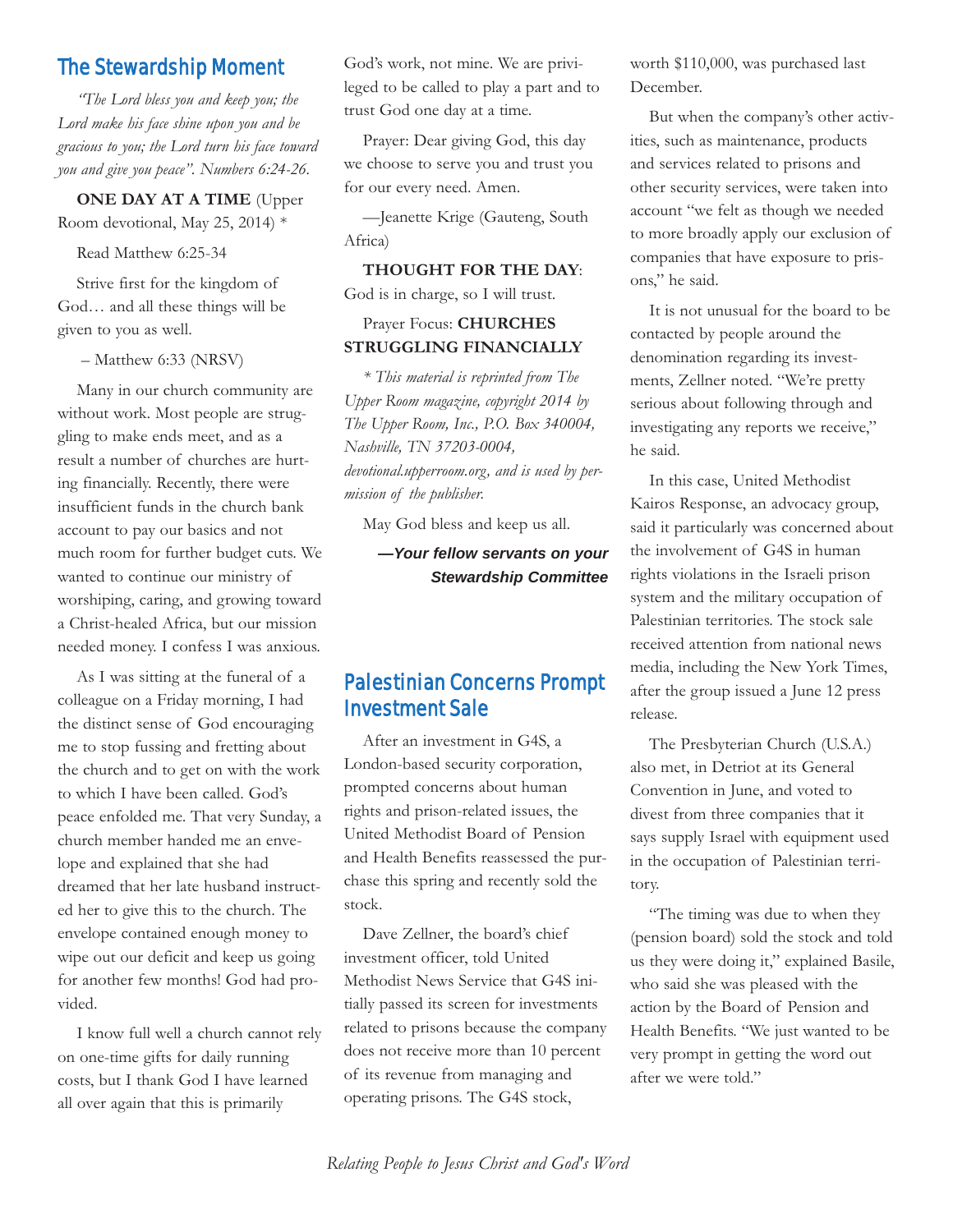# **United Methodist Church of Patchogue July 2014**

| <b>Sun</b>                                                                                              | <b>Mon</b>                                                  | <b>Tue</b>                                                                               | <b>Wed</b>     | <b>Thu</b>                       | Fri                                                                   | <b>Sat</b> |
|---------------------------------------------------------------------------------------------------------|-------------------------------------------------------------|------------------------------------------------------------------------------------------|----------------|----------------------------------|-----------------------------------------------------------------------|------------|
|                                                                                                         |                                                             | $\boldsymbol{l}$<br>$9$ a.m.-Al Anon<br>$10$ a.m.-Noon-<br>Food Pantry<br>7:00 p.m.-- AA | $\overline{2}$ | $\mathfrak{Z}$                   | $\overline{4}$<br>7:30 p.m.- $N/A$                                    | 5          |
| 6<br>$10$ a.m. $-$<br>Communion<br>Worship<br>12:30 p.m.—<br><b>Salvation Army</b><br>Class & Service   | $\overline{7}$<br>7 p.m.-Prayer<br>Ministry<br>7:00 p.m.-AA | 8<br>$9$ a.m.-Al Anon<br>$10$ a.m.-Noon-<br>Food Pantry<br>7:00 p.m.-- AA                | 9              | 10                               | 11<br>$7:30$ p.m.- $-N/A$                                             | 12         |
| 13<br>10 a.m.-Worship<br>11:30 a.m. $-$<br>Finance,<br>12:30 p.m.-<br>Salvation Army<br>Class & Service | 14<br>7 p.m.-Prayer<br>Ministry<br>$7:00$ p.m.- $AA$        | 15<br>9 a.m.-Al Anon<br>$10$ a.m.-Noon-<br>Food Pantry<br>7:00 p.m.-- AA                 | 16             | 17                               | 18<br>7:30 p.m.- $N/A$                                                | 19         |
| 20<br>10 a.m.-Worship<br>12:30 p.m.-<br>Salvation Army<br>Class & Service                               | 21<br>7 p.m.-Prayer<br>Ministry<br>$7:00$ p.m.- $AA$        | 22<br>9 a.m.-Al Anon<br>10 a.m.-Noon-<br>Food Pantry<br>7:00 p.m.-AA                     | 23             | 24<br>5:00 p.m.-Wesley<br>Dinner | 25<br>7:30 p.m.- $N/A$                                                | 26         |
| 27<br>10 a.m.-Worship<br>$11:30$ a.m.-<br>Trustees<br>12:30 p.m.-<br>Salvation Army<br>Class & Service  | 28<br>7 p.m.-Prayer<br>Ministry<br>7:00 p.m.-AA             | 29<br>9 a.m.-Al Anon<br>$10$ a.m.-Noon-<br>Food Pantry<br>7:00 p.m.-- AA                 | 30             | 31                               | <b>AUGUST</b><br>4-8.10 a.m.-<br>Noon-Vacation<br><b>Bible School</b> |            |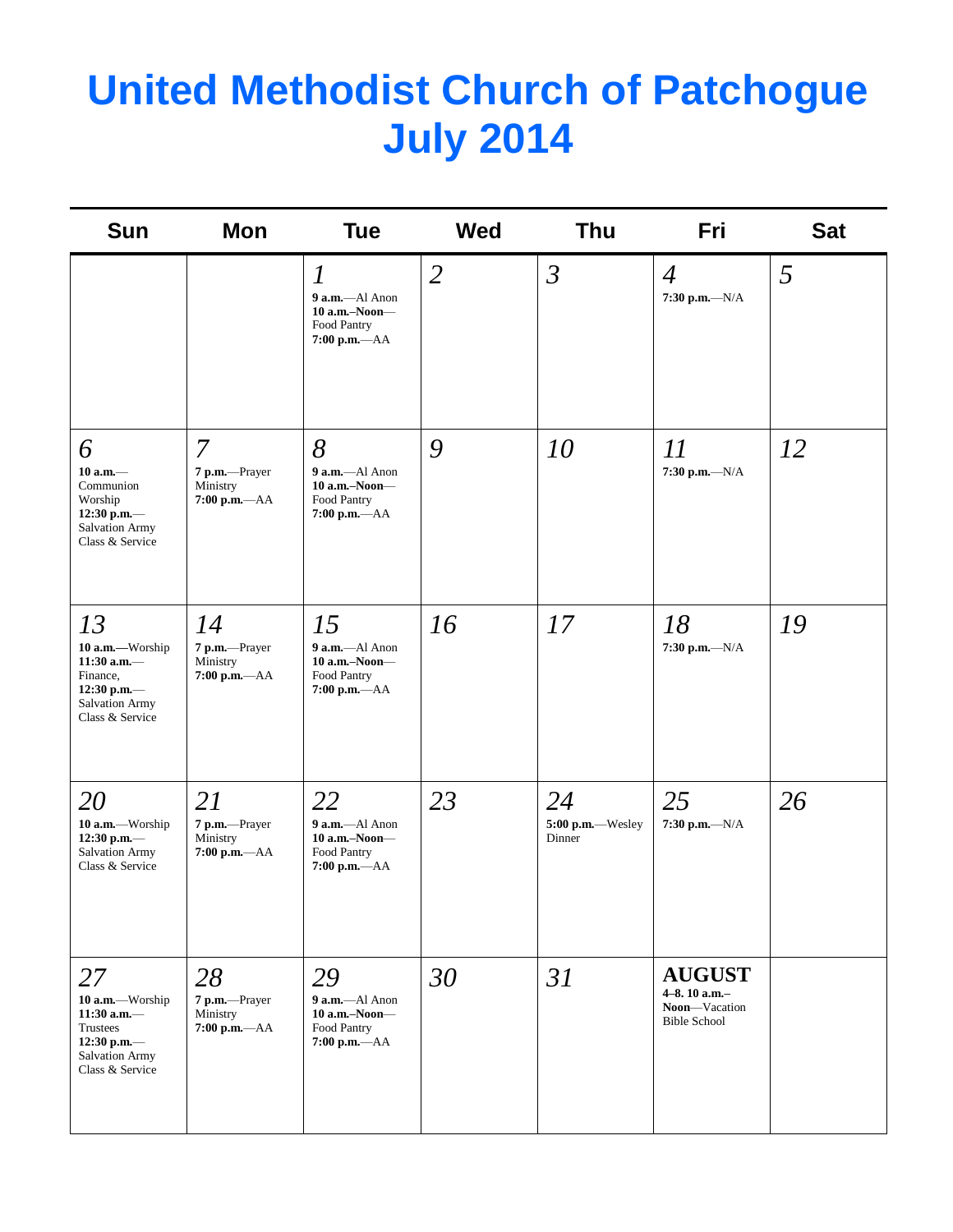



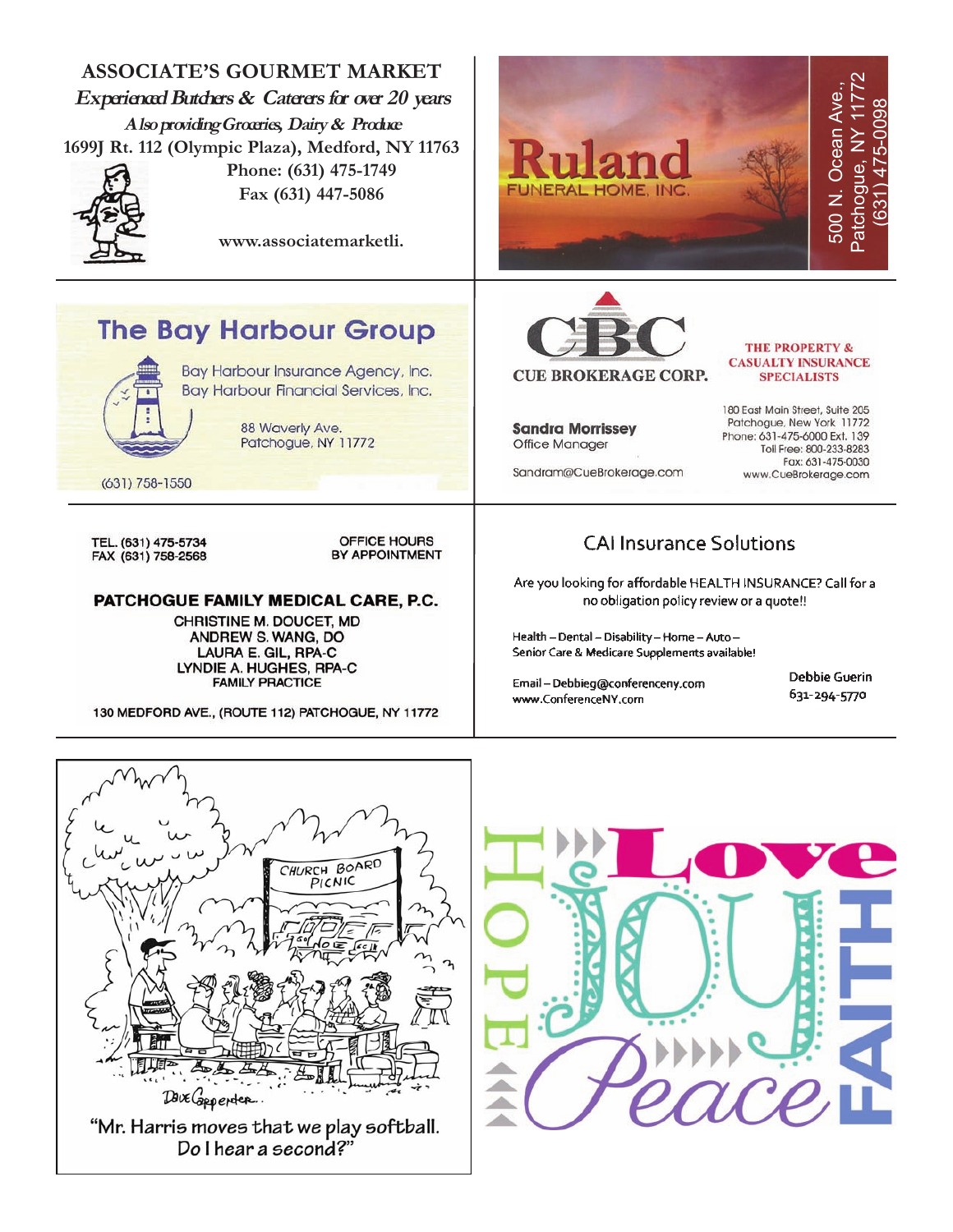# Poll: Sexuality Not Top Church **Priority**

When it comes to issues facing The United Methodist Church today, samesex marriage ranks far down on the list.

That's according to a new survey of church members across the United States. Nearly 4 in 10 United Methodists said the first or second most important issue facing the church is "creating disciples of Christ."

The other most important issues, according to members, are youth involvement (27 percent); members' spiritual growth (24 percent); decline in membership (19 percent); poverty (17 percent); children at risk (17 percent); and social injustice (16 percent).

Only 11 percent ranked sexual orientation and same-gender marriage as the first or second top issue facing the denomination. That puts the ongoing debates around human sexuality as eighth in importance to United Methodists, according to the poll.

The results come from a May 30-June 1 survey by email of 509 U.S. United Methodist lay members by Corporate Research of Greensboro, N.C., and Research Now of Dallas. The poll screened out pastors, retired pastors and paid staff at any level of the denomination to focus on the views of lay members, who sometimes can seem voiceless in churchwide discussions.

The 509 sample size — representing a denomination with about 7.4 million U.S. members — is a typical statistical sample of the kind seen in political and market research.

For example, most market research of large populations uses samples of 400 or fewer that have a 5 percent margin of

error, 95 percent certainty. Gallup often will survey  $1,000$  people to represent the U.S. population of about 318 million.

This United Methodist survey has a 4.4 percent margin of error. The data are weighted according to United Methodists' geographic distribution across the United States.

United Methodist Communications, of which United Methodist News Service is a part, commissioned the research. The survey cost \$7,500. The sample was identified by an outside company, and it was vetted twice to be sure the people included United Methodist members. UMNS had no role in the survey.

"This poll shows what really matters to the members of The United Methodist Church," the Rev. Larry Hollon, top executive of United Methodist Communications, said in a statement. "It also clarifies that the people in the pews are more concerned about faithful living and changing lives for Christ than they are about some of the other issues that we hear so much about."

The poll results come as United Methodist leaders have been spending an increasing amount of time and energy trying to address issues revolving around homosexuality.

On May 22, a group of 80 United Methodist pastors and theologians in a press release suggested an amicable split of the denomination, saying differences over homosexuality and other issues are irreconcilable. Meanwhile, more than 1,000 United Methodist clergy have expressed a willingness to officiate at same-gender weddings in violation of church law.

But nearly 90 percent of respondents

to the new poll said The United Methodist Church should not split over issues related to human sexuality.

Those considering a denominational split broke down this way:

• 7 percent agreed with the statement: "These issues (sexual orientation and same-gender marriage) are the most important issues facing the church. If the church does not change its position on these issues, it should split."

• 5 percent agreed with the statement: "Making changes to the church's positions on these issues is indefensible and I would support a split if this happened."

Sixty-three percent said the issue of sexual orientation and same-gender marriage is "diverting the church from more important things."

At the same time, 74 percent said it is important to come to agreement on the issue at the next General Conference. The denomination's legislative assembly will convene May 10-20, 2016, in Portland, Ore.

Seventy percent of respondents agreed with the statement: "The issue is hard, but God is bigger and unity of the church is stronger."

"I think one of the key points in this research is that the people surveyed don't see the issue of human sexuality as the sole driver for the mission of the church," Hollon told United Methodist News Service. "It's one issue but not the sole driver that should determine whether we split or not. They are saying there are many important expressions of mission and ministry that also require attention. Foremost among these is making disciples of Jesus Christ for the transformation of the world."

*—Heather Hahn, UMNS*